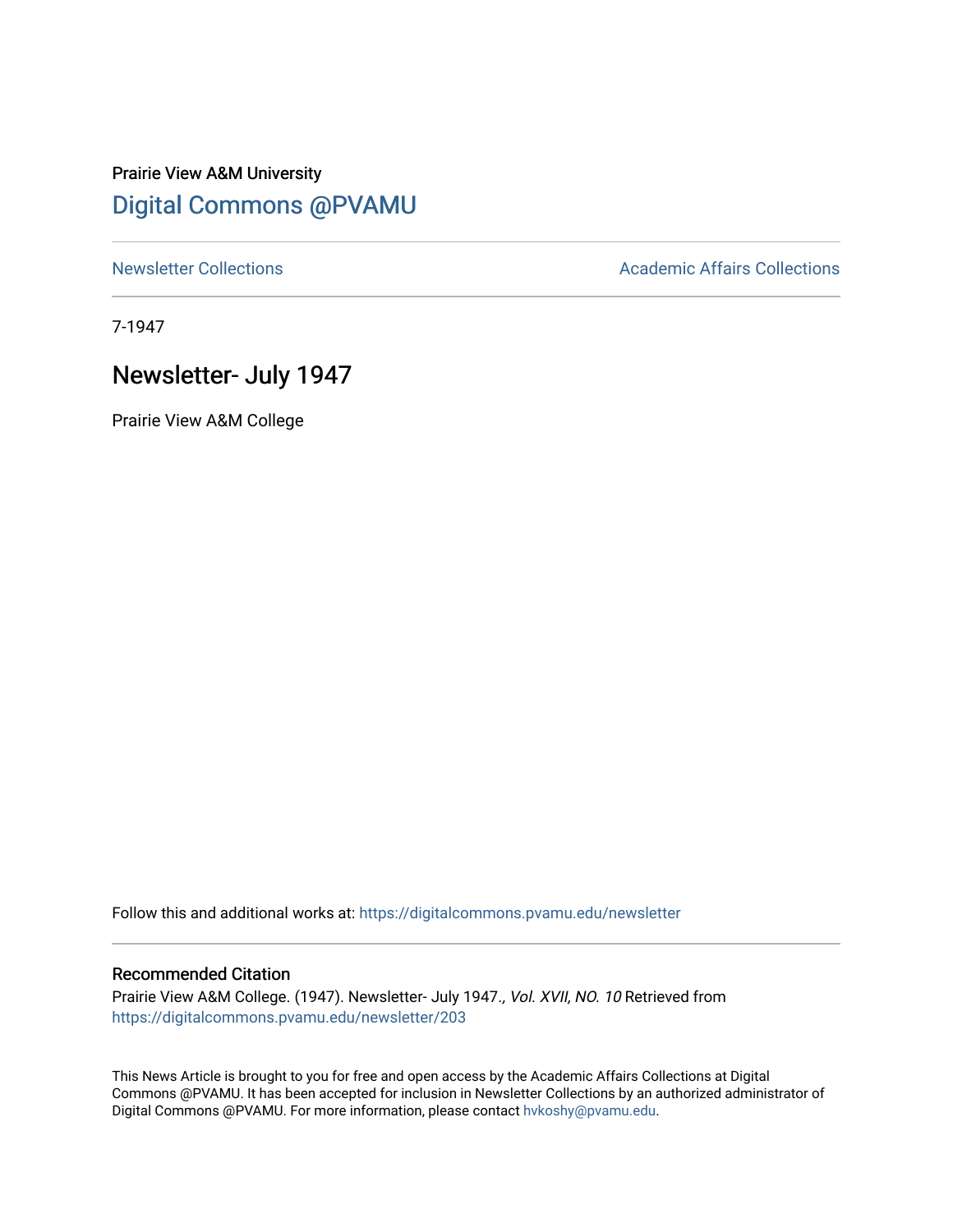MR. O.J. BANER

VOLUME 17

NUMBER 10

NEWS LETTER

JULY 1947

PRAIRIE VIEM A. & M. COLLEGE<br>Prairie View, Texas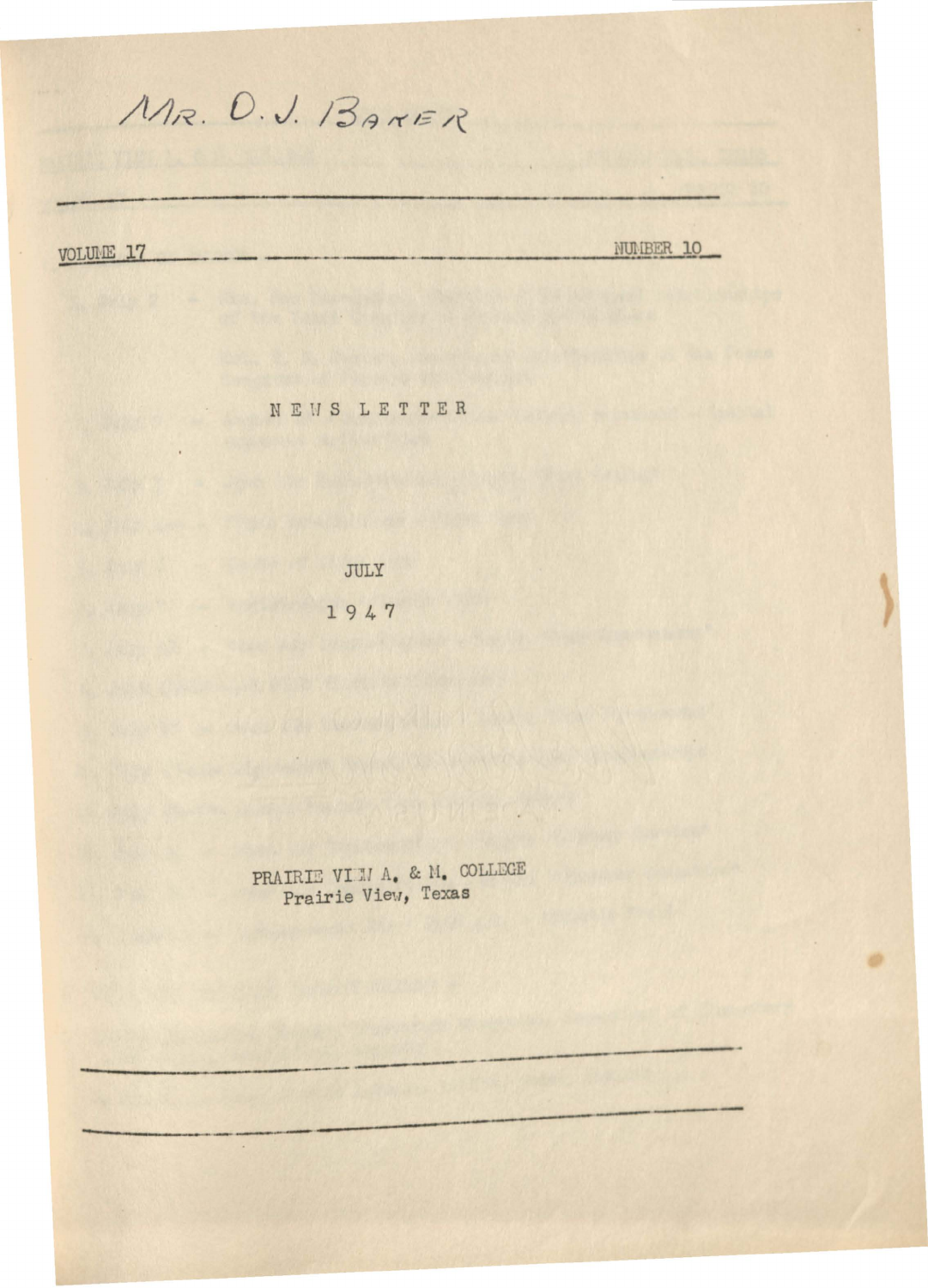| NEWS LETTER                                                                                                                |                     |
|----------------------------------------------------------------------------------------------------------------------------|---------------------|
| PRAIRIE VIEW A. & M. COLLEGE                                                                                               | PRAIRIE VIII, TEXAS |
| <b>VOLUME 17</b>                                                                                                           | NUIBER 10           |
| A. CALENDAR OF EVENTS -                                                                                                    |                     |
| - Mrs. Joe Wessendorf, Chairman of Educational Relationships<br>1. July 2<br>of the Texas Congress of Parents and Teachers |                     |
| Mrs. E. H. Becker, Educational Relationships of the Texas<br>Congress of Parents and Teachers                              |                     |
| August 18 - Health Education Morkshop continued - Special<br>2. July 3<br>emphasis on Nutrition                            |                     |
| - Open Air Demonstration - Topic: "Post Making"<br>3. July 3                                                               |                     |
| $4.4$ July $4-5$ - Final Examinations - First Term                                                                         |                     |
| Close of first term<br>5. July 6<br>tm.                                                                                    |                     |
| - Registration - Second Term<br>6. July 7                                                                                  |                     |
| 7. July 10 - Open Air Demonstration - Topic: "Home Improvement"                                                            |                     |
| 8. July 15-18 -4-H Club Wildlife Encampment                                                                                |                     |
| 9. July 17 - Open Air Demonstration - Topic: "Home Improvement"                                                            |                     |
| 10. July 17-20- Eighteenth Annual Southwestern Open Championships                                                          |                     |
| 11. July 24-27- Annual Prairie View Coaching School.                                                                       |                     |
| 12. July 24 - Open Air Demonstration - Topic: "Library Service"                                                            |                     |
| 13. July 31 - Open Air Demonstration - Topic: "Consumer Education"                                                         |                     |
| 14. August 6 - Commencement Day - 8:00 p.m. - Athletic Field                                                               |                     |
| B. ADDITIONAL VISITING FACULTY MEMBERS -                                                                                   |                     |
| 1. Mrs. Catherine Weaver, Elementary Education, Supervisor of Elementary<br>Education, Louisville, Kentucky                |                     |

2. Mr. W. L. Long, Public Schools, Dallas, Texas, Spanish